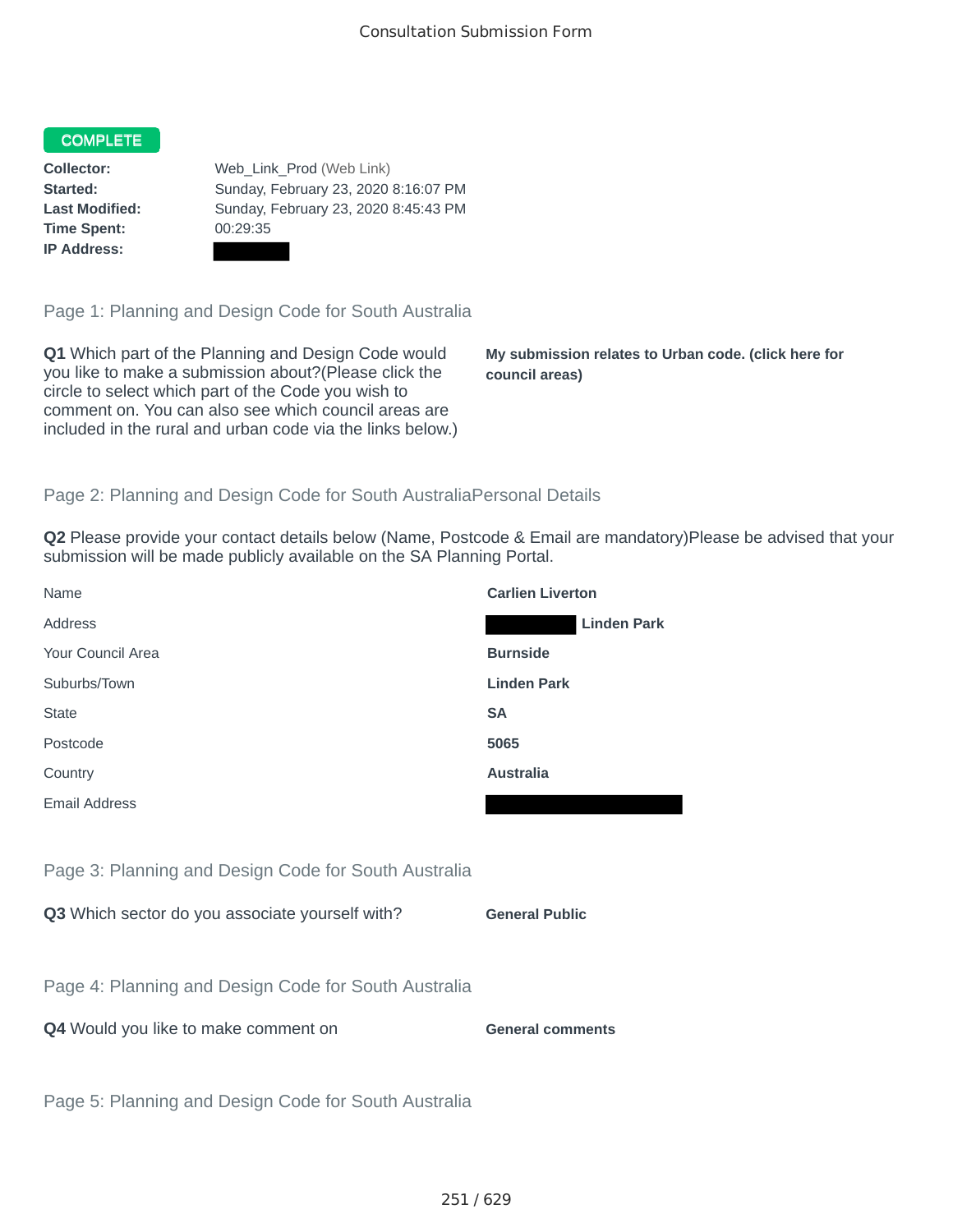## Consultation Submission Form

| Q5 Enter your feedback for Rules of Interpretation                                                                                                                      | <b>Respondent skipped this question</b> |
|-------------------------------------------------------------------------------------------------------------------------------------------------------------------------|-----------------------------------------|
| Q6 Enter your feedback for Referrals                                                                                                                                    | <b>Respondent skipped this question</b> |
| Q7 Enter your feedback for Mapping                                                                                                                                      | <b>Respondent skipped this question</b> |
| Q8 Enter your feedback for Table of Amendments                                                                                                                          | <b>Respondent skipped this question</b> |
| Page 6: Planning and Design Code for South Australia<br>Q9 Please enter your feedback for overlaysclick next at<br>the bottom of the page for next topic                | <b>Respondent skipped this question</b> |
| Page 7: Planning and Design Code for South Australia<br>Q10 Please enter your feedback for zones and<br>subzonesclick next at the bottom of the page for next<br>topic  | <b>Respondent skipped this question</b> |
| Page 8: Planning and Design Code for South Australia<br>Q11 Please enter your feedback for general policyclick<br>next at the bottom of the page for next topic         | <b>Respondent skipped this question</b> |
| Page 9: Planning and Design Code for South Australia<br>Q12 Please enter your feedback for Land use<br>Definitionclick next at the bottom of the page for next<br>topic | <b>Respondent skipped this question</b> |
| Page 10: Planning and Design Code for South Australia<br>Q13 Please enter your feedback for Admin<br>Definitionsclick next at the bottom of the page for next<br>topic  | <b>Respondent skipped this question</b> |

Page 11: Planning and Design Code for South Australia